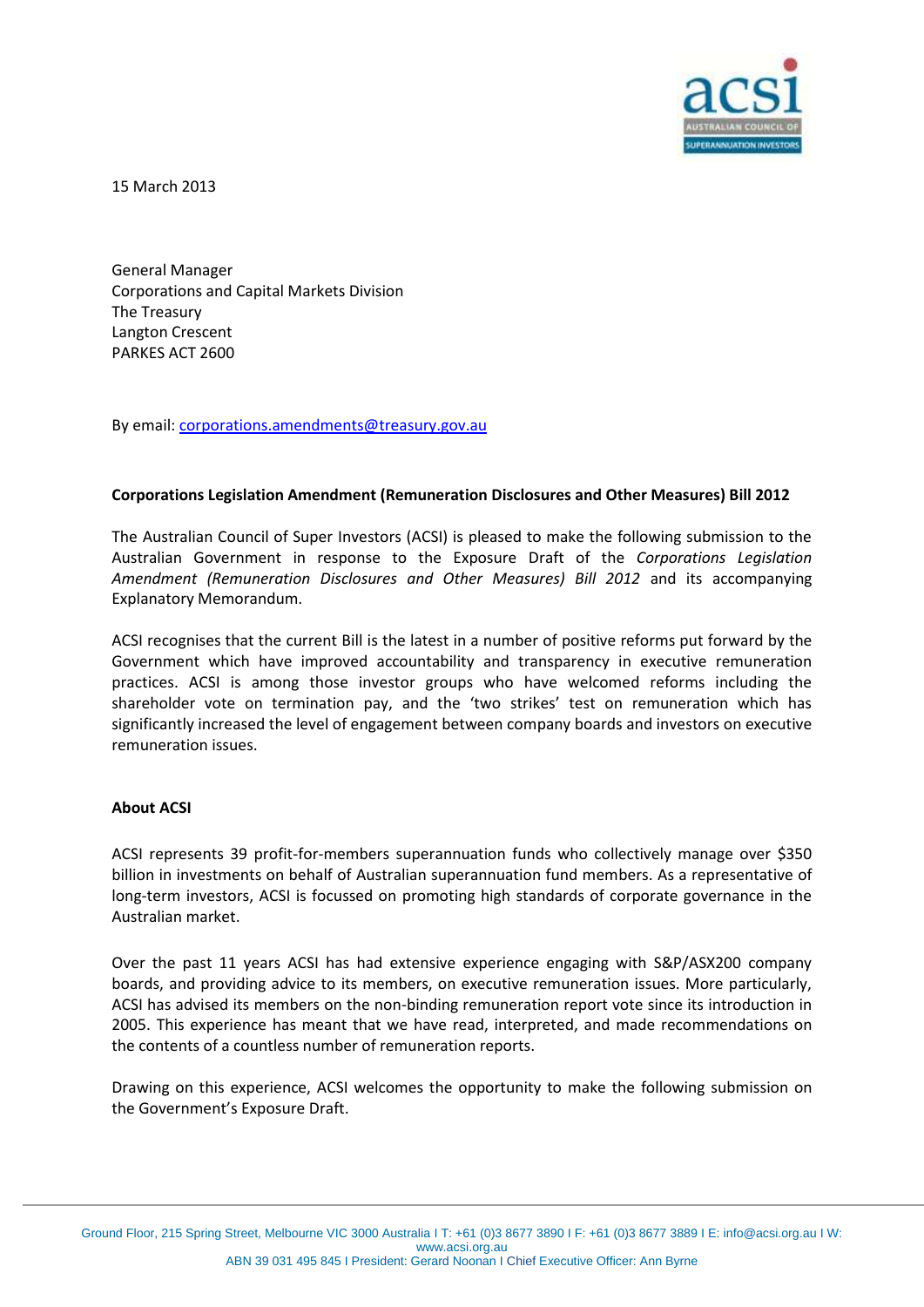

# **Submission Outline:**

In summary form, the key points of ACSI's submission are as follows:

- **Clawback of remuneration.** ACSI supports the proposed amendments to introduce reporting of clawback mechanisms. The proposed 'if not, why not' approach to the clawback of bonuses following a material misstatement of accounts is a non-prescriptive method to ensure that boards consider this contingency within executive bonus plans. The Government should consider engagement with the ASX Corporate Governance Council to assess whether the 'if not, why not' approach might be applied through its *Principles and Recommendations* rather than the *Corporations Act.*
- **Termination pay reporting**. ACSI welcomes the Government's proposal to enhance reporting of payments made on the termination and retirement of key management personnel.
- **Disclosure of past, present and future pay.** ACSI is supportive of efforts to streamline and standardise the reporting of executive pay. Disclosure of remuneration arrangements is an essential requirement for institutional shareholders to evaluate remuneration reports.

The introduction of 'past, present and future' disclosure requirements in addition to current reporting standards will however add to the complexity of reporting, and will not enhance shareholder understanding of executive pay plans. It is ACSI's strong view that the current framework can instead be adjusted to incorporate 'past, present and future' reporting in a way which would benefit shareholders and companies.

Each of these issues is elaborated on in detail below.

# *Clawback of Remuneration*

ACSI supports the principle of clawback mechanisms within executive remuneration plans. This is particularly relevant where a material misstatement has occurred and substantial bonuses have been paid to key management personnel.

While these principles are important, we recognise that there are a significant number of practical issues involved with clawback arrangements. For example, prescriptive clawback arrangements run the risk of embroiling the company in legal battles with its executives over the terms of past bonuses. Issues of materiality and quantifying the exact proportion of a bonus paid on the basis of a misstated result are also highly complex.

The Government has successfully avoided these practical issues in the proposed amendments detailed in the *Exposure Draft.* The proposed 'if not, why not' approach to the clawback of bonuses following a material misstatement of accounts is a non-prescriptive method to ensure that boards consider this contingency within executive bonus plans.

Given that a material misstatement of financial accounts is a relatively rare event in S&P/ASX300 companies, ACSI hopes that the discussion around appropriate clawback arrangements will be applied to a broader set of circumstances. Using the example of arrangements currently in operation within the financial sector, we would support adoption of clawback arrangements that allow for the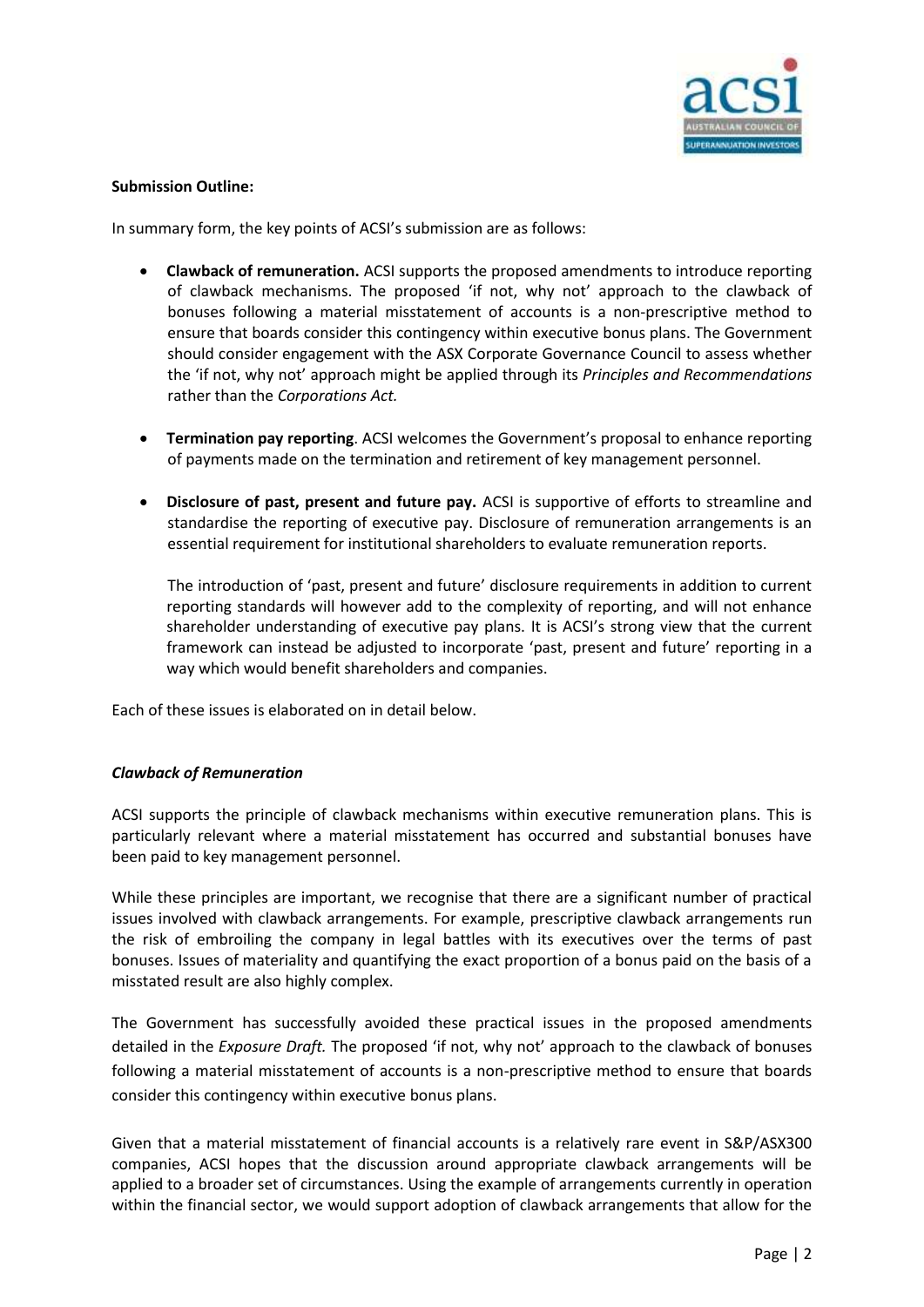

reduction of deferred or long term bonuses in cases where there has been excessive risk taking or a significant deterioration of financial performance (aside from a material misstatement).

## *Recommendation:*

ACSI supports the Government's Exposure Draft terms on clawback. The proposed 'if not, why not' approach to the clawback of bonuses following a material misstatement of accounts is a nonprescriptive method to ensure that boards consider this contingency within executive bonus plans.

As part of this process, the Government should consider engagement with the ASX Corporate Governance Council to assess whether the 'if not, why not' approach might be applied through its *Principles and Recommendations* rather than the *Corporations Act.*

## *Termination pay reporting*

For many years ACSI has seen that there is often a discrepancy between contractual termination entitlements disclosed under s300A(1)(e)(vii) of the *Corporations Act* and the payments actually received by executives on their departure. Another related issue is that according to information disclosed to the ASX, very few senior executives are terminated. In many cases, the resignation<sup>1</sup> or mutually agreed termination<sup>2</sup> of executives also trigger termination entitlements which may have little connection with the contractual termination entitlements reported under s300A(1)(e)(vii).

It is for these reasons that ACSI strongly supports the exposure draft amendment to s300A(1)(e) as it enhances transparency of termination payments.

A further improvement ACSI has previously suggested to CAMAC on the reporting of termination payments under s300A(1)(e)(vii) would be a requirement for companies to disclose the estimated value of termination payments *ex ante.* This would require companies to disclose the estimated value of incentives (both cash and share-based) that the executive would have received on termination, retirement or resignation as at the reporting date. This would allow investors to compare the estimated value of termination and retirement benefits, as included in *ex ante*  disclosure, with actual termination or retirement benefits received.

#### *Recommendation:*

-

ACSI welcomes the Government's proposal to enhance reporting of payments made on the termination and retirement of key management personnel. This disclosure could be further enhanced by the addition of an *ex ante* disclosure requirement as discussed above.

#### *Improving disclosure requirements in the remuneration report*

Reducing the complexity of remuneration reports was a topic discussed at length during the CAMAC consultation of remuneration reporting which lead to the Committee's final recommendation on 'past, present and future' reporting.

<sup>1</sup> See, for example, Downer EDI Limited, *GRANT FENN APPOINTED NEW MANAGING DIRECTOR AND CEO,* (ASX Release, 2 August 2010), p1.

<sup>&</sup>lt;sup>2</sup>See, for example, David Jones Limited, *Departure of CEO*, (ASX Release, 18 June 2010), p1.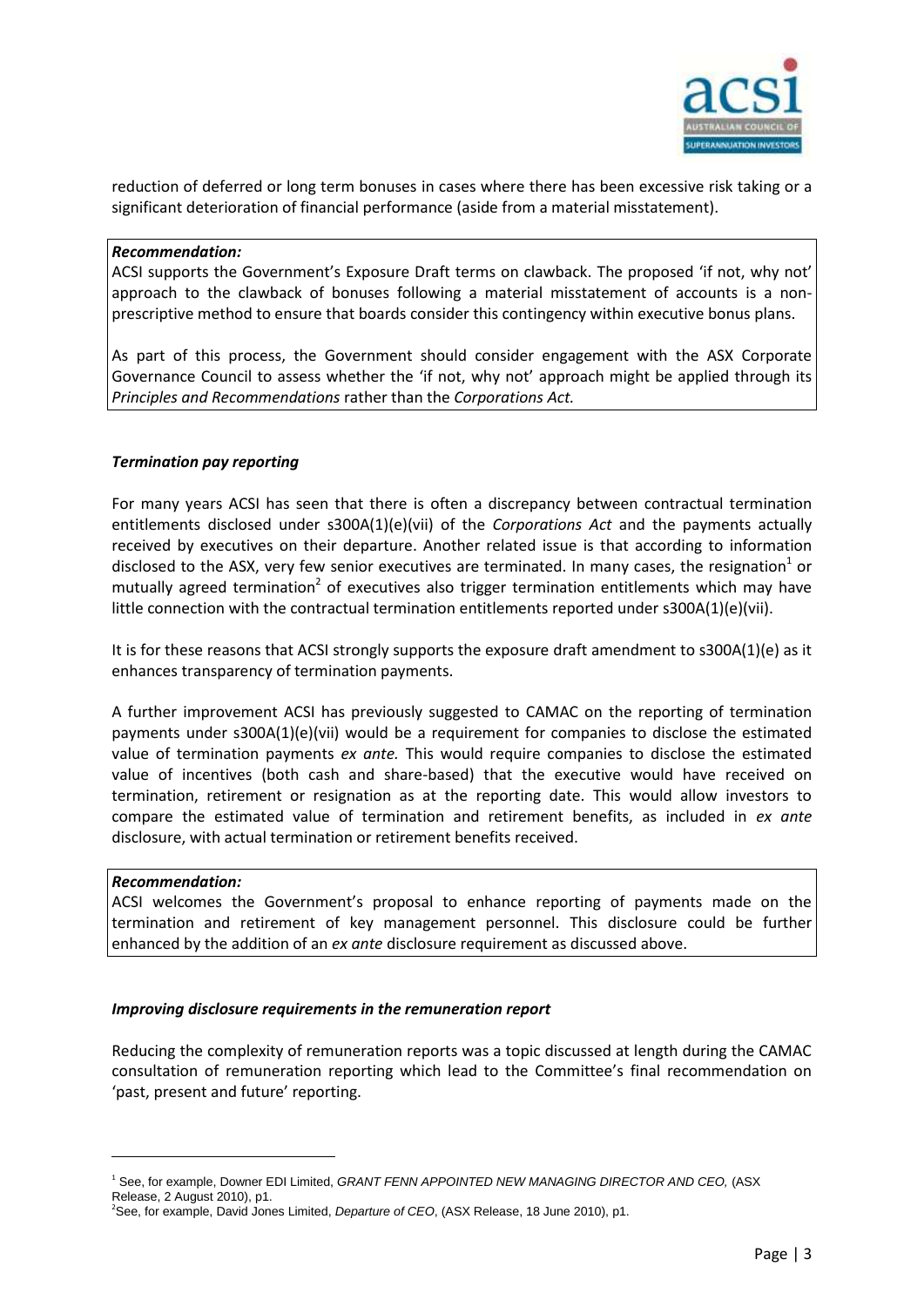

The difficulty raised by ACSI and others during CAMAC's consultation was that the introduction of 'past, present and future' remuneration disclosures has the potential to add complexity to reporting, without conveying any greater insight to investors. (This observation applies to both retail and institutional investors). It is ACSI's strong view that 'past, present and future' should not be mandated *in addition* to current reporting requirements.

We would make the observation that all of the elements of 'past, present and future' remuneration are already included in remuneration reports. Investors are able to assess the various elements of remuneration via the statutory pay table and the additional disclosures (such as the value of options exercised during the reporting period).

# *Amending s300A to better reflect 'past, present and future' Pay*

The Government's aim of improving remuneration disclosure with a clear demarcation between 'past, present and future' payments can be achieved through amendments to s300A. These amendments would be generally welcomed by investors, and companies who are often concerned with misunderstanding of share based payments (and particularly fair value estimates of share based payments).

It should be noted that concern over the reporting of share based payments is not consistent. In ACSI's experience, companies are only concerned in cases where fair value estimates over-value executive pay. There is little or no concern expressed when fair value estimates undervalue executive pay.

In order to address confusion around share based payments, s300A and the relevant sections of the *Corporations Regulations* could be amended to remove current requirements to report share based payments within the statutory remuneration table. These figures could be replaced with the value of share based payments that vested during the relevant reporting year. In practice, this would reflect the value of the share based short term incentives and long term incentives.

A working model for this type of reporting has been developed in the UK by the Financial Reporting Council's *[Financial Reporting Lab](http://frc.org.uk/Our-Work/Publications/Financial-Reporting-Lab/Lab-project-report-Reporting-of-pay-and-performanc.aspx) Report***.** Introducing this change would create a statutory remuneration table that effectively reported 'past and present' pay. This form of reporting would answer the often asked question – 'how much remuneration did the relevant executive *actually* receive during the year?'

This leaves the issue of future pay unresolved. Australian companies are already required to disclose the details of equity incentives and other long term payments allocated during the year that vest in future years. It may aid investor understanding of remuneration report disclosures if the requirement to report the 'fair value' of equity incentives under AASB2 was removed. The *UK Financial Reporting Lab* framework provides a workable alternative whereby share based incentives are detailed but their value is 'face value' of shares at the date of allocation. This type of reporting would give an insight into 'future' pay.

One benefit of the UK framework is that it allows for the reporting of the face value of equity incentives granted, rather than potentially misleading fair value disclosures. Implementation of these changes will however require careful consideration, as we cannot simply replicate UK market initiatives without acknowledging the differences in jurisdiction. For instance, in Australia many companies do not assess long term incentive payments award bonuses at financial year end which